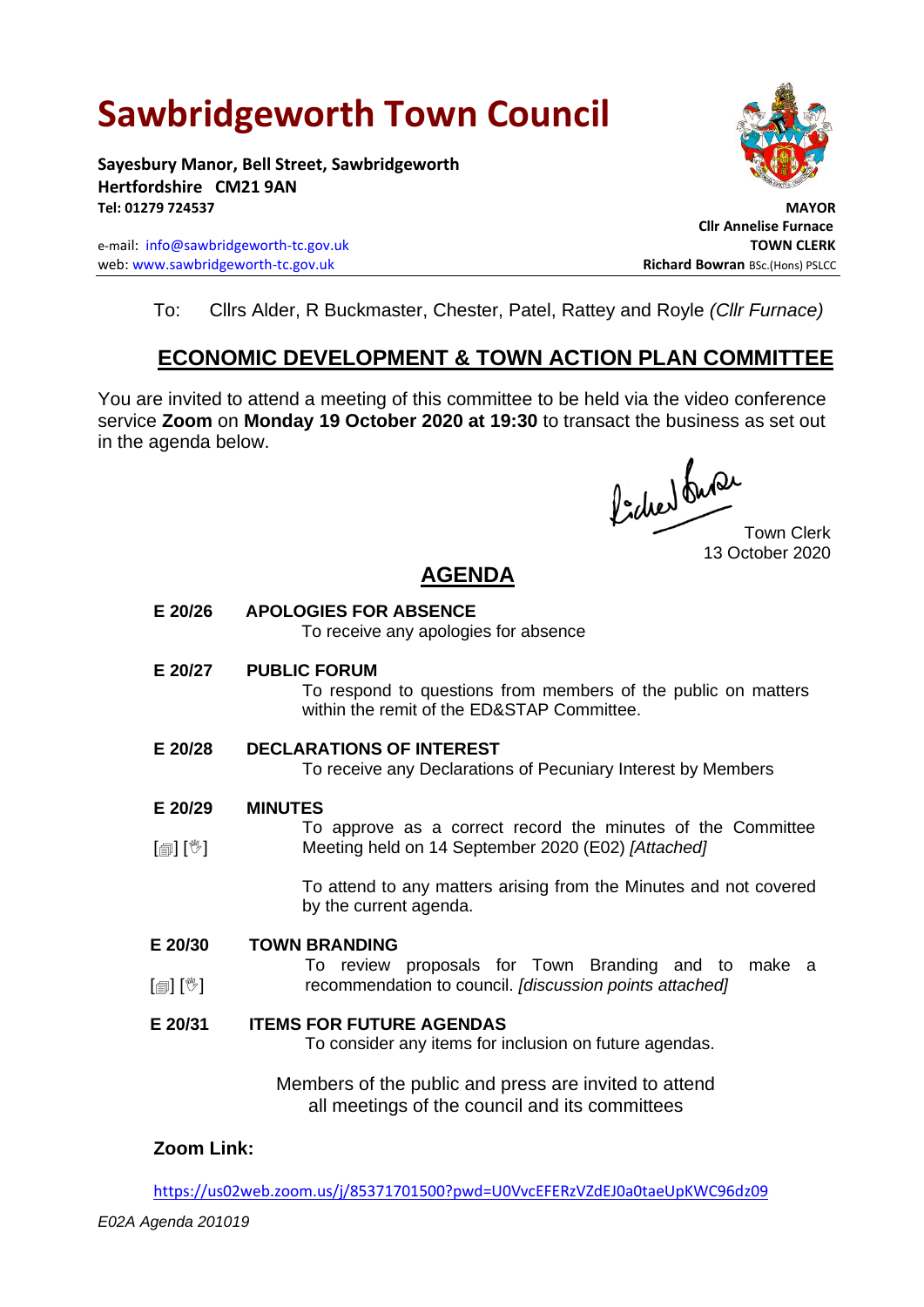## **Agenda Item E20/31**

#### **Correspondence with and a further proposal from Design Chambers**

Thank you for the update on the town and market branding. As a Sawbridgeworth based business with personal links to friends and family in the town we would absolutely love to continue with the project.

We remain committed to supporting you and the town council to celebrate all that is wonderful about the town. Through our own research, the feedback from the town and your collective responses we had hoped that we had captured the past and future of the town and produced design proposals which met the needs of the intended audiences for the brand, without alienating the demographics around them. Having worked on many branding projects, the Scouts being the one that most strongly comes to mind, we do understand the tightrope between the past and the future and how worrying it can be to embrace alternative visions.

Whilst we stand behind the brand proposal we created for you and remain committed to the belief that this design would be strongest in making Sawbridgeworth stand out as a town which works for and on behalf of its residents, businesses and communities, we do recognise that the town council feel uncomfortable, at present, with the route we have proposed.

It seems that we have a couple of potential routes to follow:

A) The town council re-brief us with their vision for the town and the brand development. From there we produce 3 new design proposals (there would be an additional cost for this option)

B) We re-visit all the design proposals already put forward and the town council add feedback as to how they would like to see these proposals developed (small additional cost)

C) We work with the final design proposal presented and take final stage direction from the town council to develop the iconology (no additional cost)

It is important that we work closely with the team to ensure that the final brand is one which fully represents the town and we are excited about further exploring your ideas for the brand. It would be helpful to have a deeper understanding of the teams opinions and views and why they don't feel the final proposed design meets the brief.

-------------------------------------------------------------------------------------------------